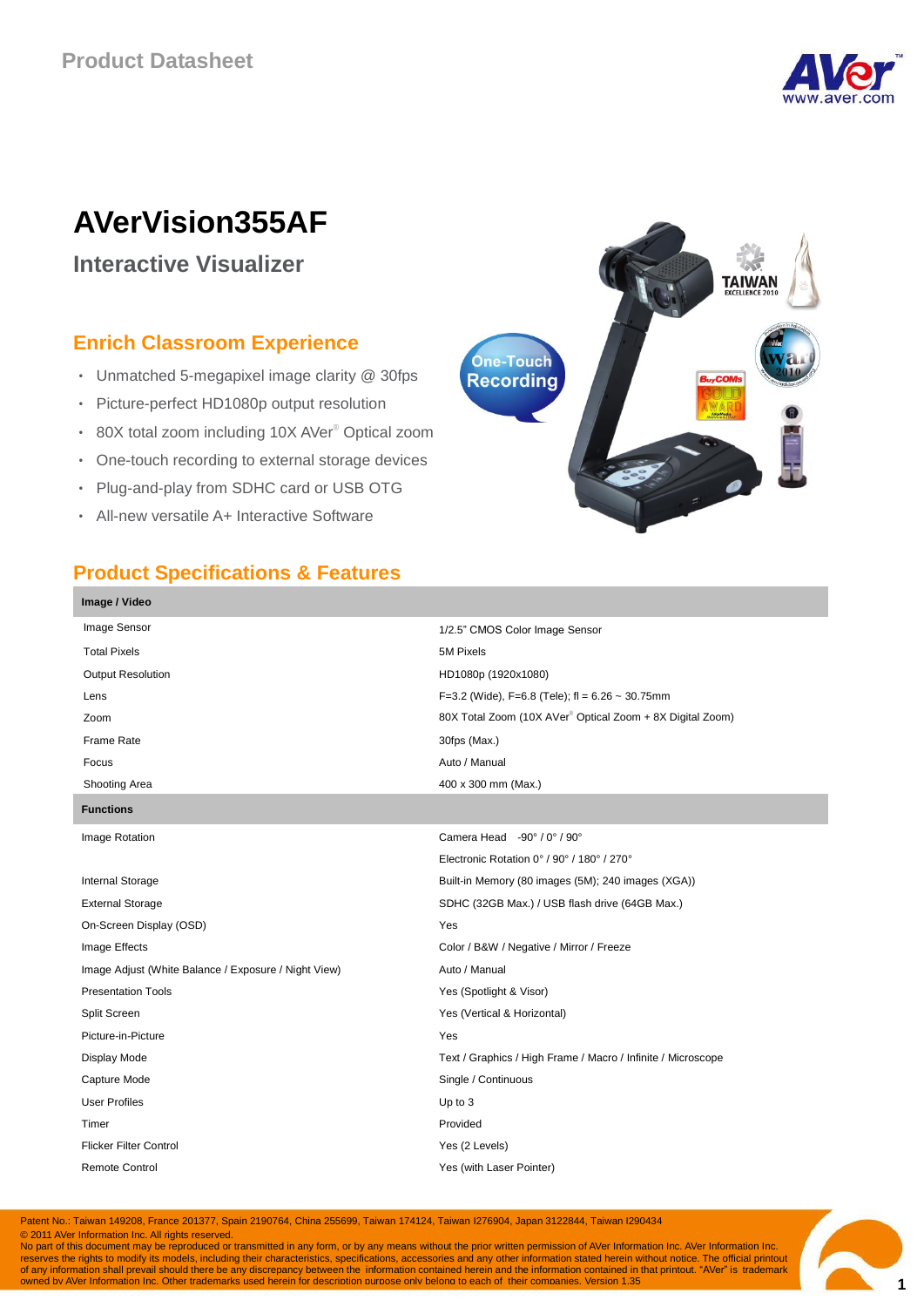# **Product Datasheet**



| <b>Connectivity</b>                    |                                                                        |
|----------------------------------------|------------------------------------------------------------------------|
| RGB Input / Output                     | Yes (15-Pins D-sub, Pass Through)                                      |
| <b>DVI-I Output</b>                    | Yes                                                                    |
| Composite Video Output                 | Yes (NTSC / PAL)                                                       |
| RS-232 Port                            | Yes (with Composite Video / RS-232 Adapter Cable)                      |
| Mini USB 2.0 Port                      | Yes (PC Camera / Built-in Image Download)                              |
| Power Consumption                      | 20W (Max.)                                                             |
| Lighting                               |                                                                        |
| <b>Light Source</b>                    | Embedded LED Lamp                                                      |
| <b>Laser Positioning Guide</b>         | Yes                                                                    |
| <b>Others</b>                          |                                                                        |
| Dimension (W x H x D)                  | Operating: 173.5 x 542.7 x 471.3 mm<br>Folded: 173.5 x 63.2 x 366.7 mm |
| Net Weight                             | 2kg (4.4lbs)                                                           |
| Power Supply                           | <b>DC 12V</b>                                                          |
| Certifications                         | FCC, CE                                                                |
| <b>Package Content</b>                 |                                                                        |
| AVerVision355AF Unit                   | <b>Remote Control with Batteries</b>                                   |
| A+ Interactive Software CD             | User Manual CD                                                         |
| Power Adapter                          | Quick Guide                                                            |
| <b>RGB Cable</b>                       | <b>Warranty Card</b>                                                   |
| <b>USB Cable</b>                       | Anti-Glare Sheet                                                       |
| Composite Video / RS-232 Adapter Cable | Carrying Bag                                                           |

**Panel**





Patent No.: Taiwan 149208, France 201377, Spain 2190764, China 255699, Taiwan 174124, Taiwan I276904, Japan 3122844, Taiwan I290434

© 2011 AVer Information Inc. All rights reserved.<br>No part of this document may be reproduced or transmitted in any form, or by any means without the prior written permission of AVer Information Inc. AVer Information Inc.<br>r